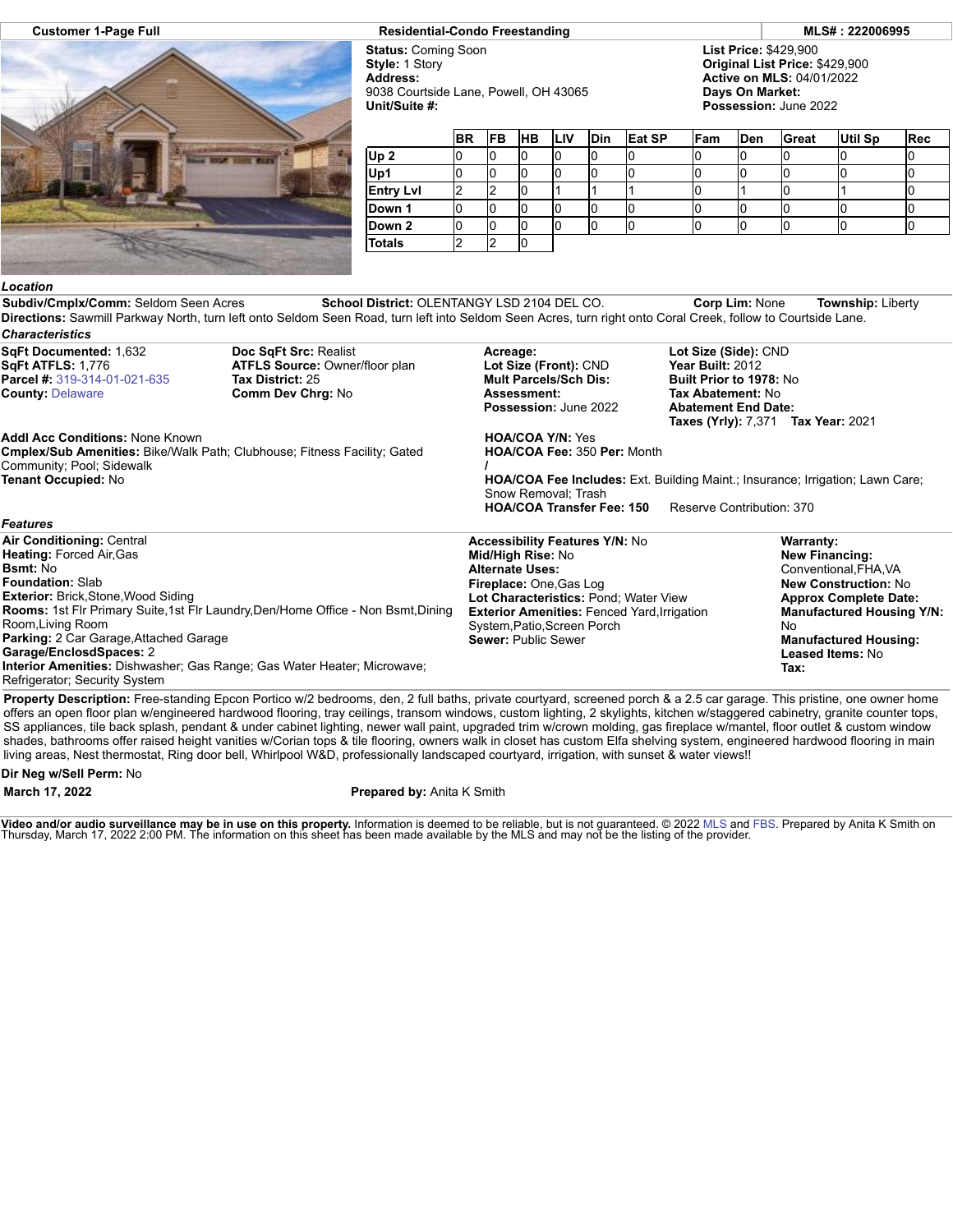



**Foyer Living room**



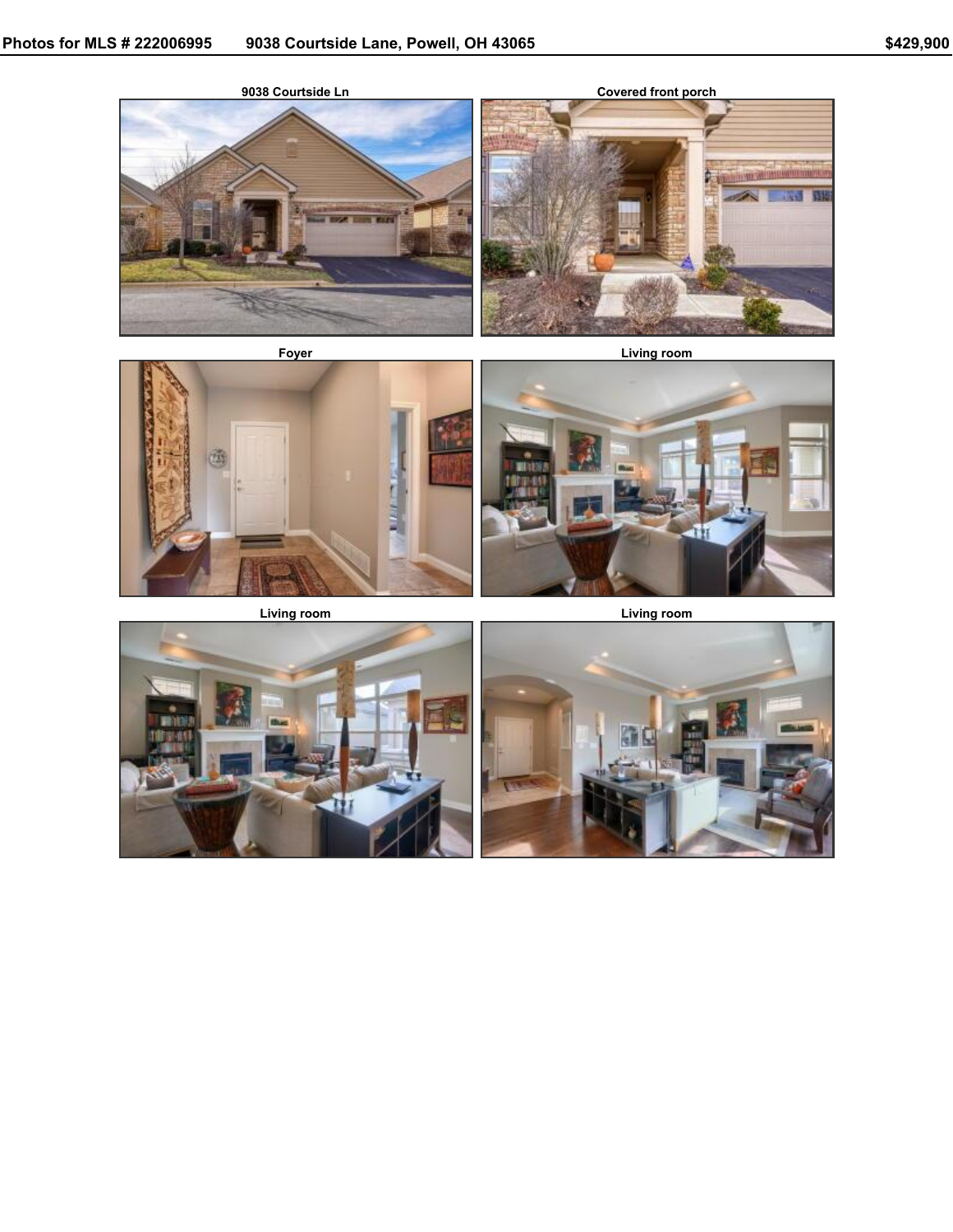









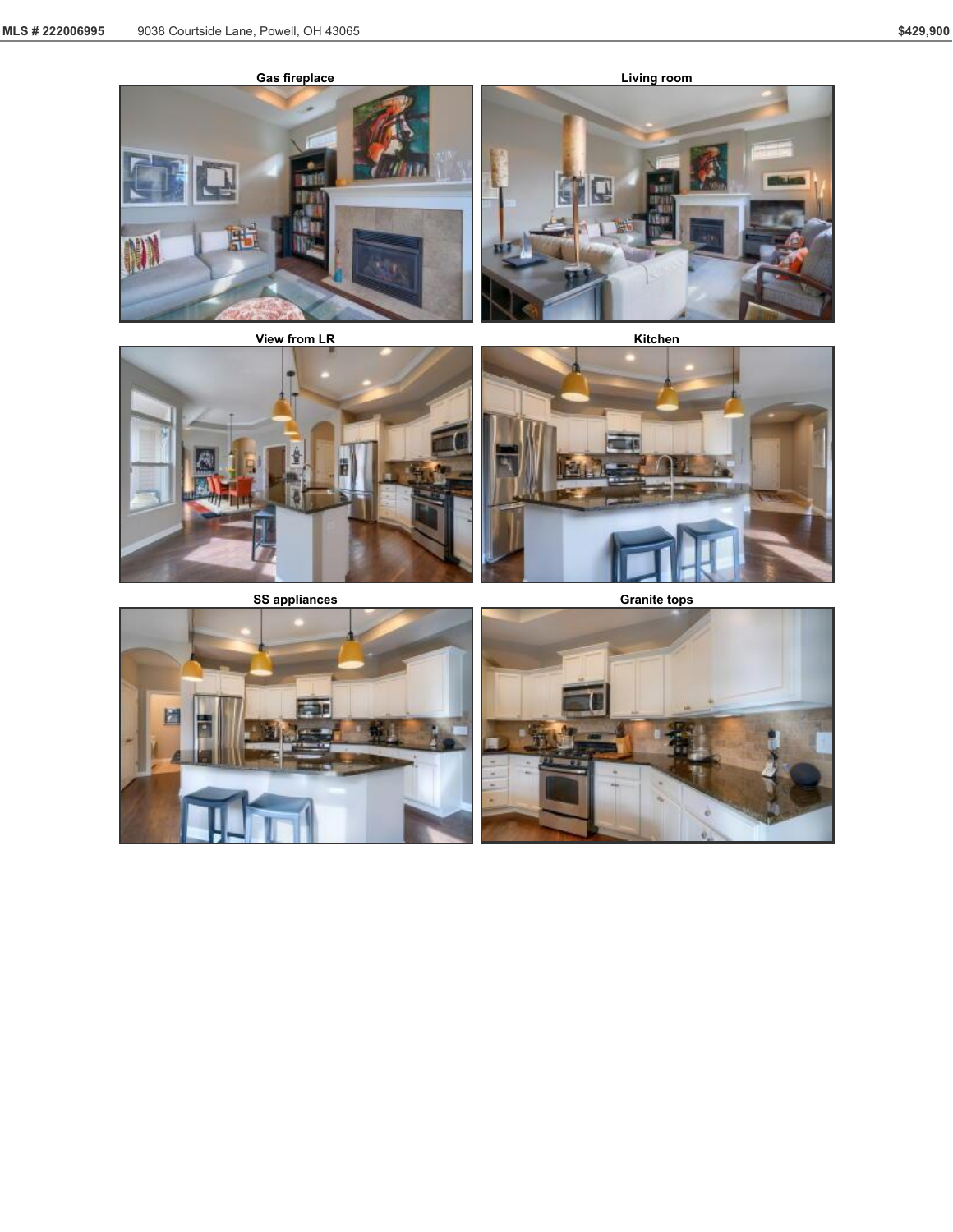





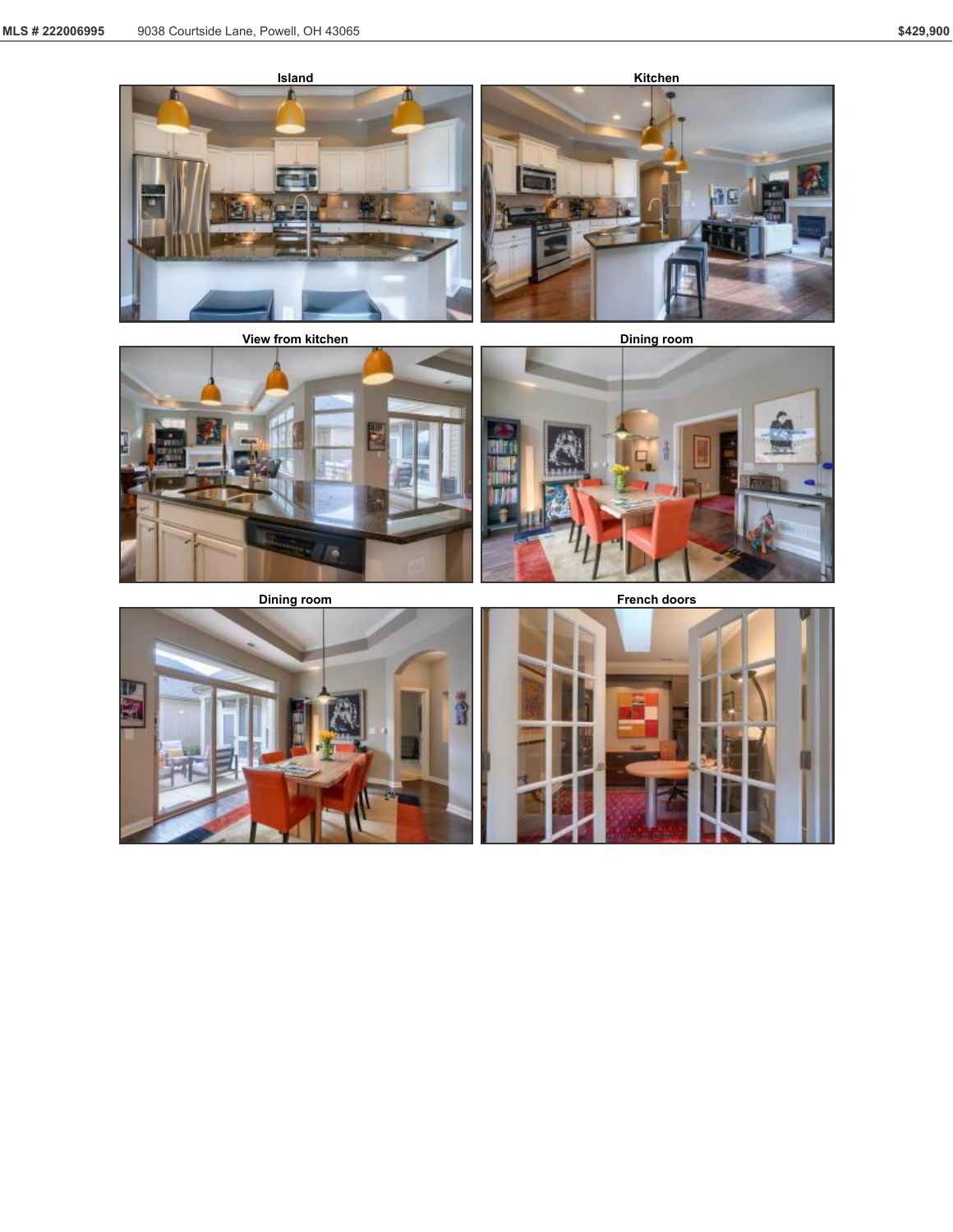





**Primary bedroom Primary bath** 



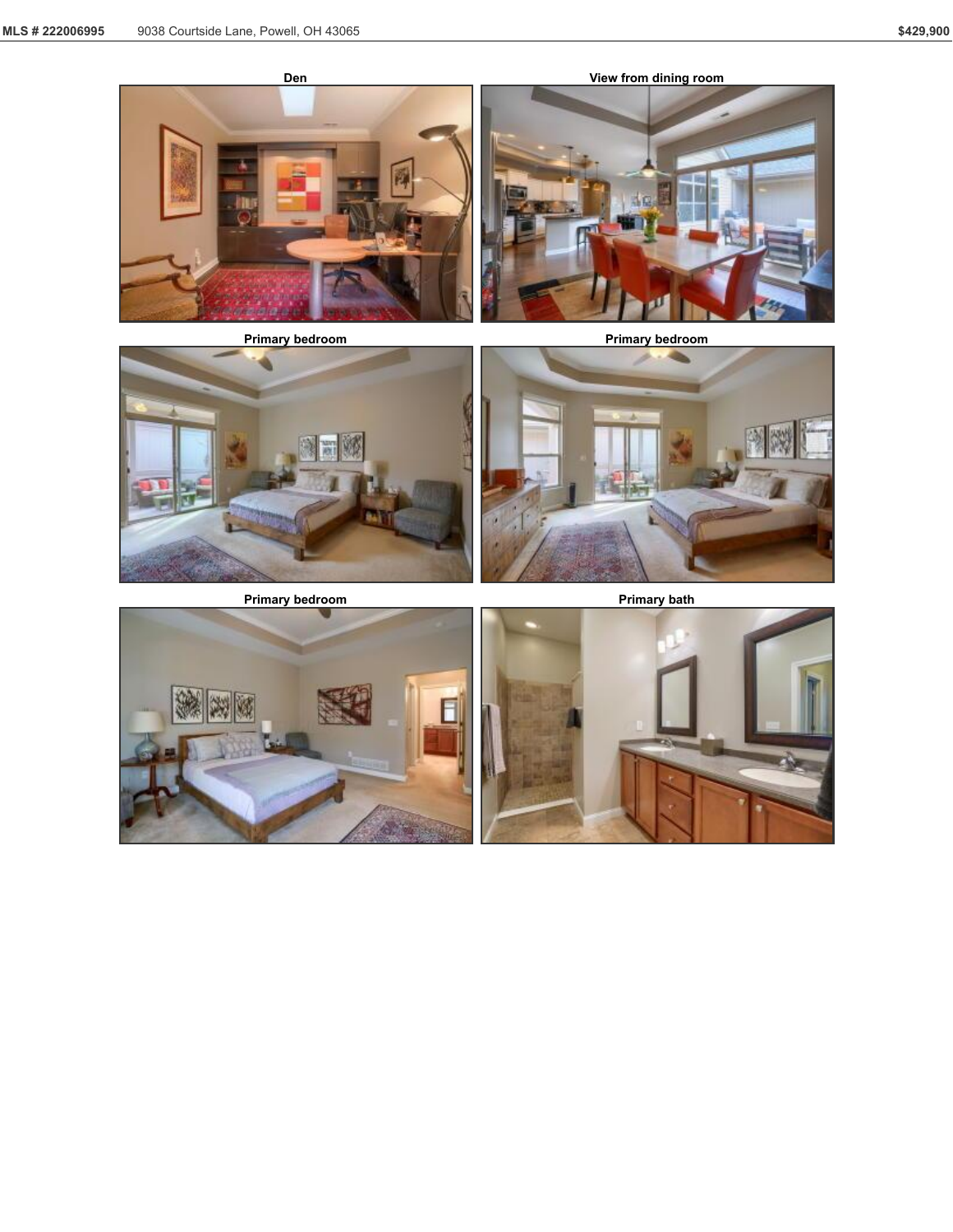



糯





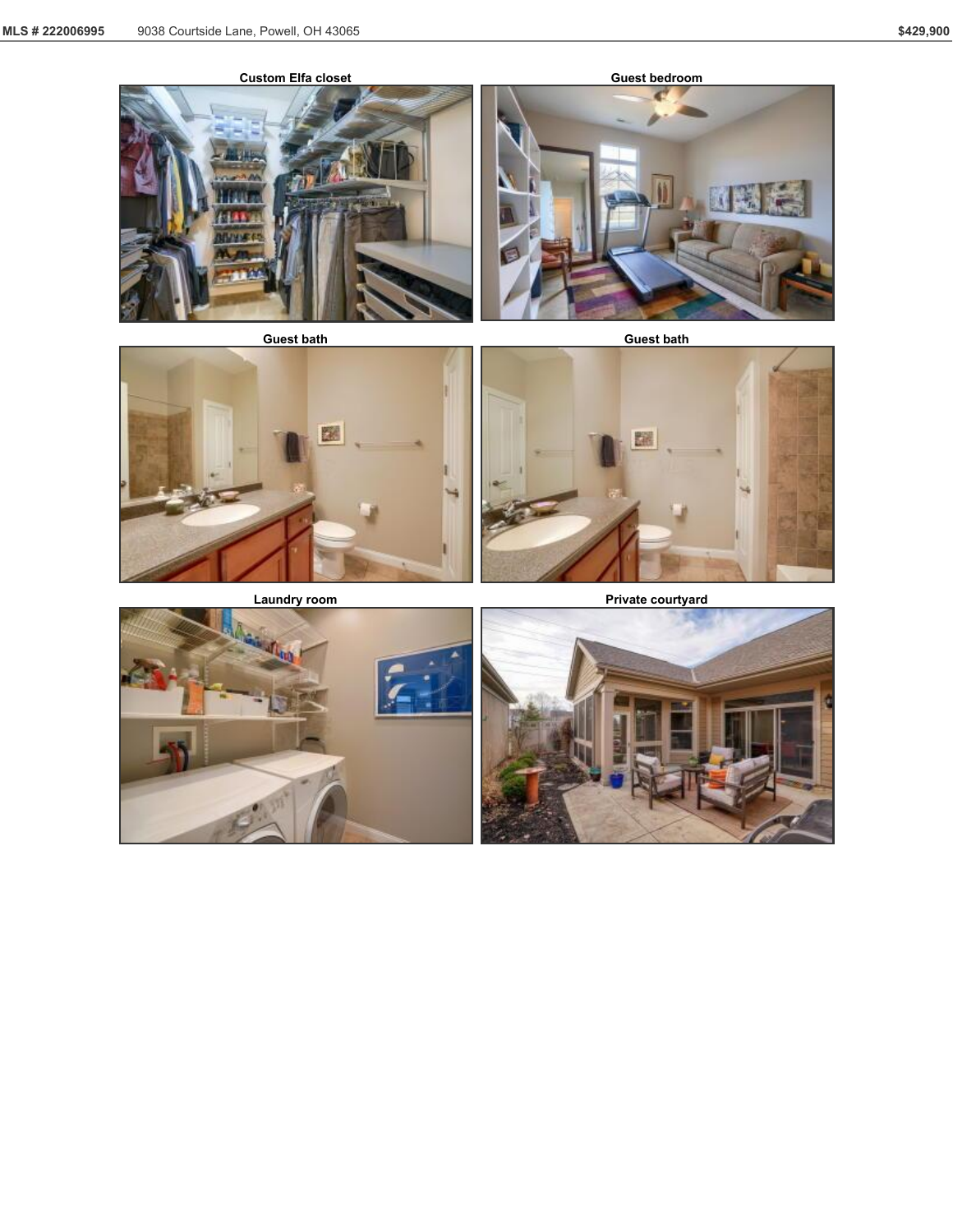





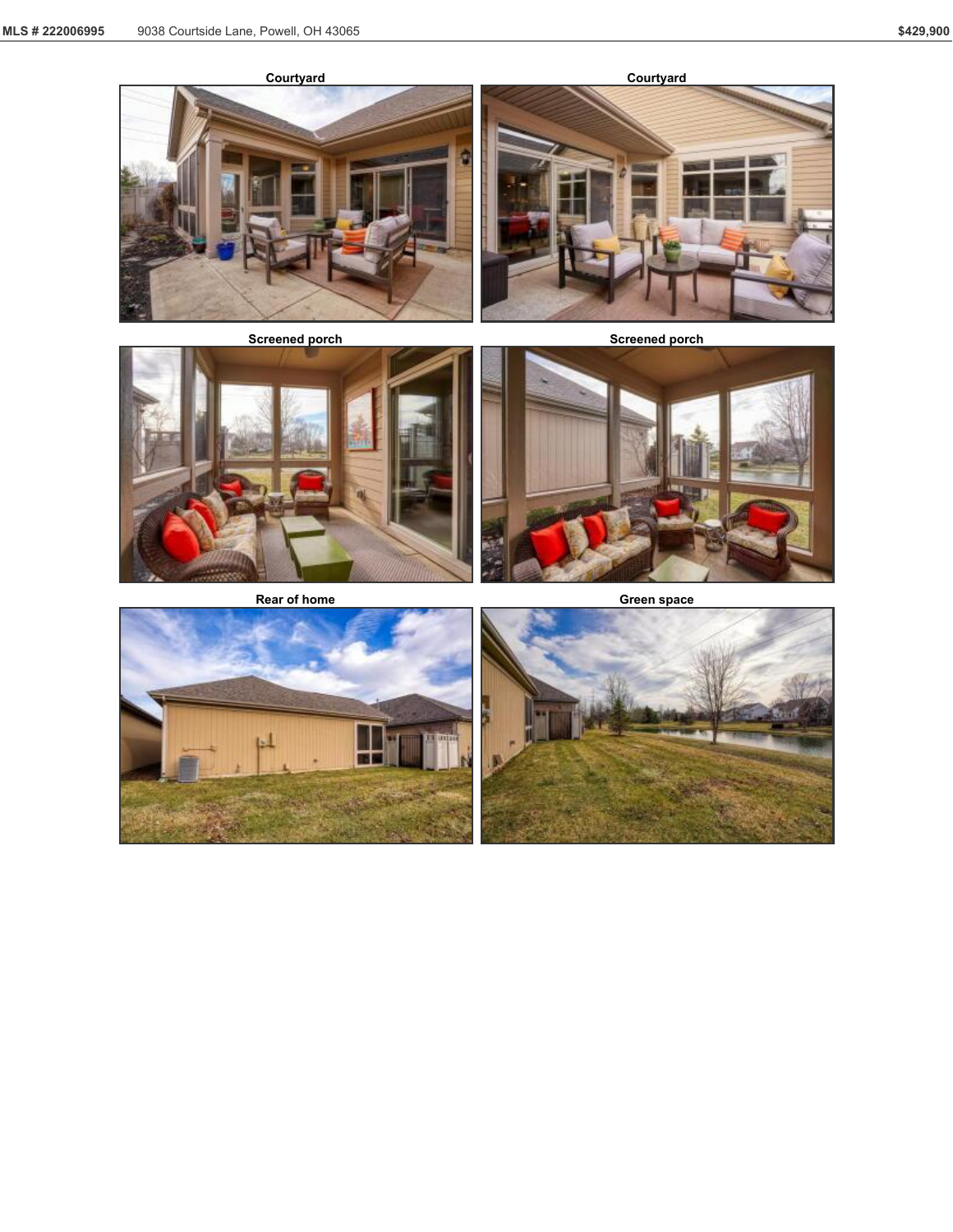